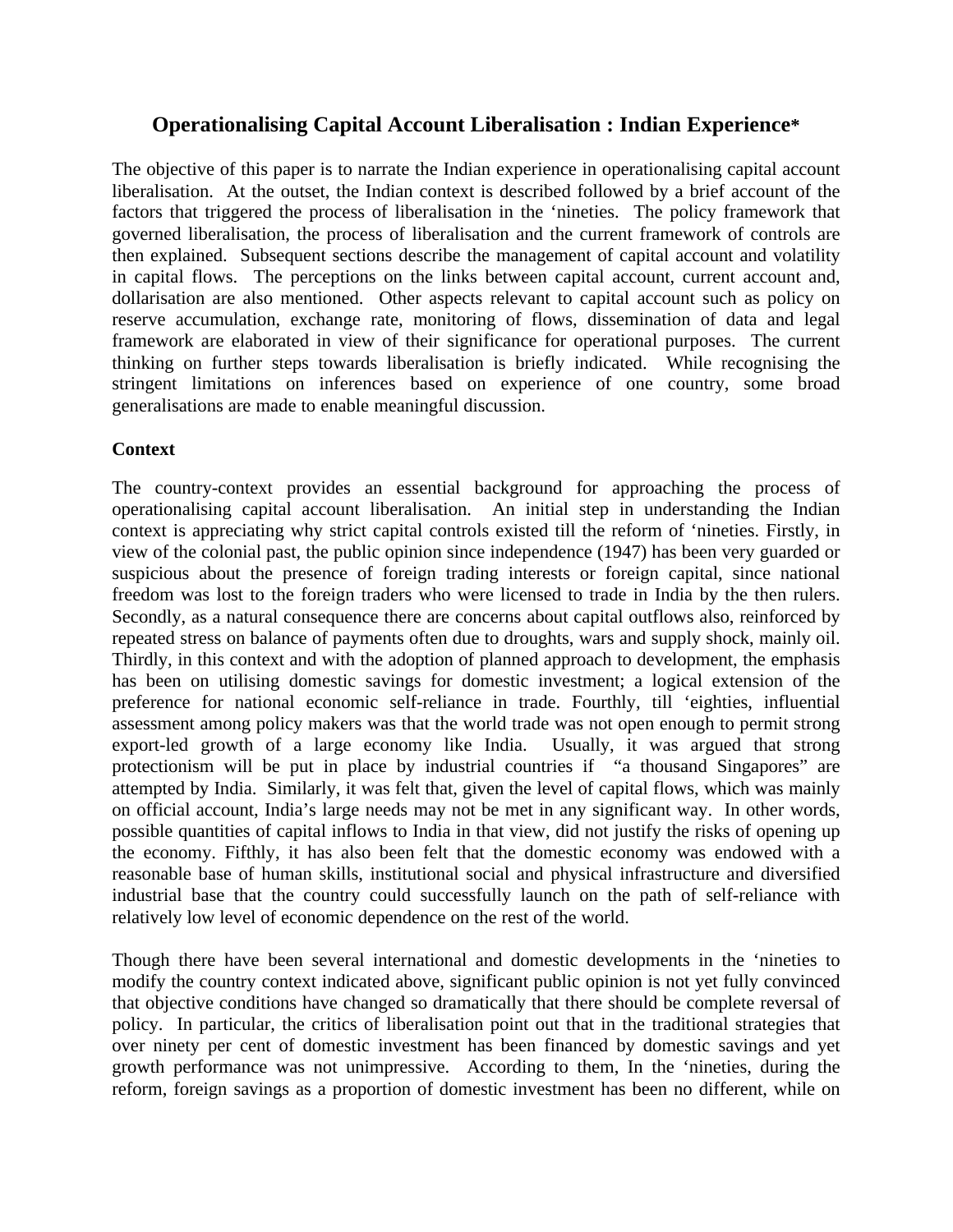average, growth of Gross Domestic Product (GDP) was no more than in 'eighties. Further, it is argued that a large country like India would have faced serious threat to national social cohesion if a crisis like that of East Asia had taken place, and hence, the policy makers ought to be risk averse in regard to capital account. Finally, it is held that from geopolitical angle as well as the design and operation of international financial architecture, India is well advised to be cautious in estimating the international support for a bail out or in times of international crisis. Many observers in India feel justifiably or not, that this caution is warranted by India's experience so far in the manner in which international financial markets have been assessing India, relative to other countries. The approach to and process of capital account in the recent years captures, as it should in a democratic set up, these diverse, but influential public opinions in the country.

# **Control Regime**

It will also be useful in the country context to appreciate some of the characteristics of the control regime over the external sector. Soon after independence, a complex web of controls were imposed for all external transactions and these were controls over transactions in foreign exchange independent of trade or other policies and indeed, the control regime extended to all transactions between residents and non-residents. In fact, a significant part of control regime to subserve the plan effort for development was built upon the framework of wartime (Second World War) control. These were put into a more rigorous framework of controls through a legislation in 1973 due to fears of capital flight. Severe restrictions on current account transactions continued till mid 'nineties when relaxations were made in the operations of the legislation of 1973 to enable convertibility on current account. It was only in June, 2000 that a legal framework to assure convertibility on current account has been put into effect.

Since the control framework was essentially transaction based (all transactions in foreign currency or between residents and non-residents were prohibited unless specifically permitted), it was equally valid for capital account, though the capital account itself was negligible till 'eighties. Most of receipts on capital account were on Government account and through external assistance in addition to the bilateral arrangement with erstwhile USSR. In the 'eighties, there were significant private capital flows through External Commercial Borrowings (ECB) and deposits from Non-Resident Indians (NRI). The factual position changed in the 'nineties, with gradual liberalisation of capital account though the overall legal framework for control over capital flows continue till the new legislation effective June 1, 2000.

The formalisation of the shift in the external sector policy which commenced in early 'nineties is found in the preamble to the new legislation effective from June 1 which, *inter alia,* states that the objective of the legislation is facilitating external trade and payments and for promoting the orderly development and maintenance of foreign exchange market in India. This, effectively replaces the old Act whose relevant extract of Preamble reads as: "for the conservation of foreign exchange resources of the country and the proper utilisation thereof in the interest of the economic development of the country." The details of new legal framework are described later in the paper.

# **Triggering Liberalisation**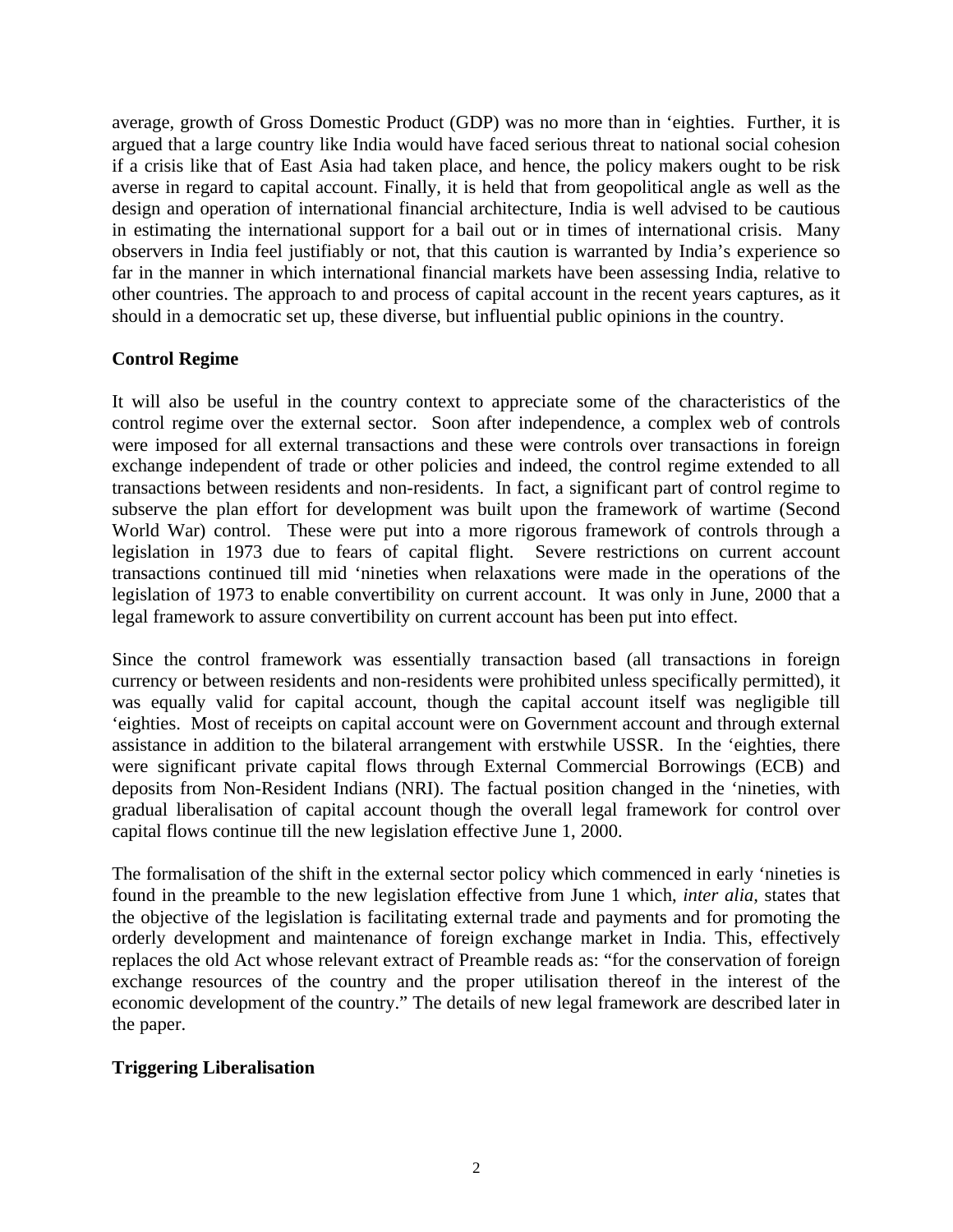India, after independence, opted for a model of development characterised by what was then perceived as self-reliance. Hence, till the early 'eighties, external financing was confined to external assistance through multilateral and bilateral sources, mostly on concessional terms to or through Government. In the 'eighties, global developments, particularly the perceptible decline in the availability of official concessional flows in relation to the external financing needs of developing countries, changed the external sector situation at a time when India was initiating liberalisation. The compulsions of repayments to the International Monetary Fund (IMF) during the late 'eighties (of the External Fund Facility (EFF) drawals in the early 'eighties) added to the problems. Hence, recourse to external debt on commercial terms became inevitable. In addition to institutional sources (such as Export-Import agencies), syndicated loans and bonds, and deposits from non-resident Indians were accessed. These had to be supplemented, in the late 'eighties with significantly large recourse to short term facilities including, in particular, shortterm non-resident deposits. Most of these liabilities were on account of government or government owned enterprises or government owned financial institutions.

The onset of the 'nineties, however, saw the impact of the Gulf crisis on India. Combined with the large fiscal deficits of the 'eighties and political uncertainties, repercussions of this development in the Gulf resulted in drying up of commercial sources of financing and in what could be described as a severe liquidity crisis in the balance of payments. Another global dimension that affected India's management of the balance of payments during this period was the serious disruption of trade with the erstwhile USSR on top of worrisome recessionary tendencies in the industrialised countries and loss of export markets in West Asia. The crisis was overcome by a series of stringent measures with an overriding objective of honouring all external obligations, and non-reschedulement or non-prioritisation of any external payment obligation. While successfully meeting the Gulf crisis through an adjustment programme, it was decided to simultaneously launch upon a comprehensive programme of structural reform of which the external sector was on component.

#### **Policy Framework For Liberalisation**

The broad approach to reform in the external sector after the Gulf crisis was laid out in the Report of the High Level Committee on Balance of Payments chaired by Dr. C. Rangarajan. The Committee recommended the introduction of a market-determined exchange rate regime while emphasising the need to contain current account deficit within limits. It recommended, *inter alia,* liberalisation of current account transactions leading to current account convertibility; compositional shift in capital flows away from debt to non debt creating flows; strict regulation of external commercial borrowings, especially short-term debt; discouraging volatile elements of flows from non-resident Indians; full freedom for outflows associated with inflows (i.e. principal, interest, dividend, profit and sale proceeds) gradual liberalisation of other outflows; and dissociation of Government in the intermediation of flow of external assistance.

The policy framework for the external sector based on the Rangarajan Committee Report was implemented along with policy changes in trade, industrial and financial sectors. Under trade policy, there has been a virtual elimination of licensing, a progressive shift of restricted items of imports to Open General Licence (OGL), and lowering of tariff barriers. Industrial policy has been characterised by delicensing, removal of monopoly clauses defining large industrial houses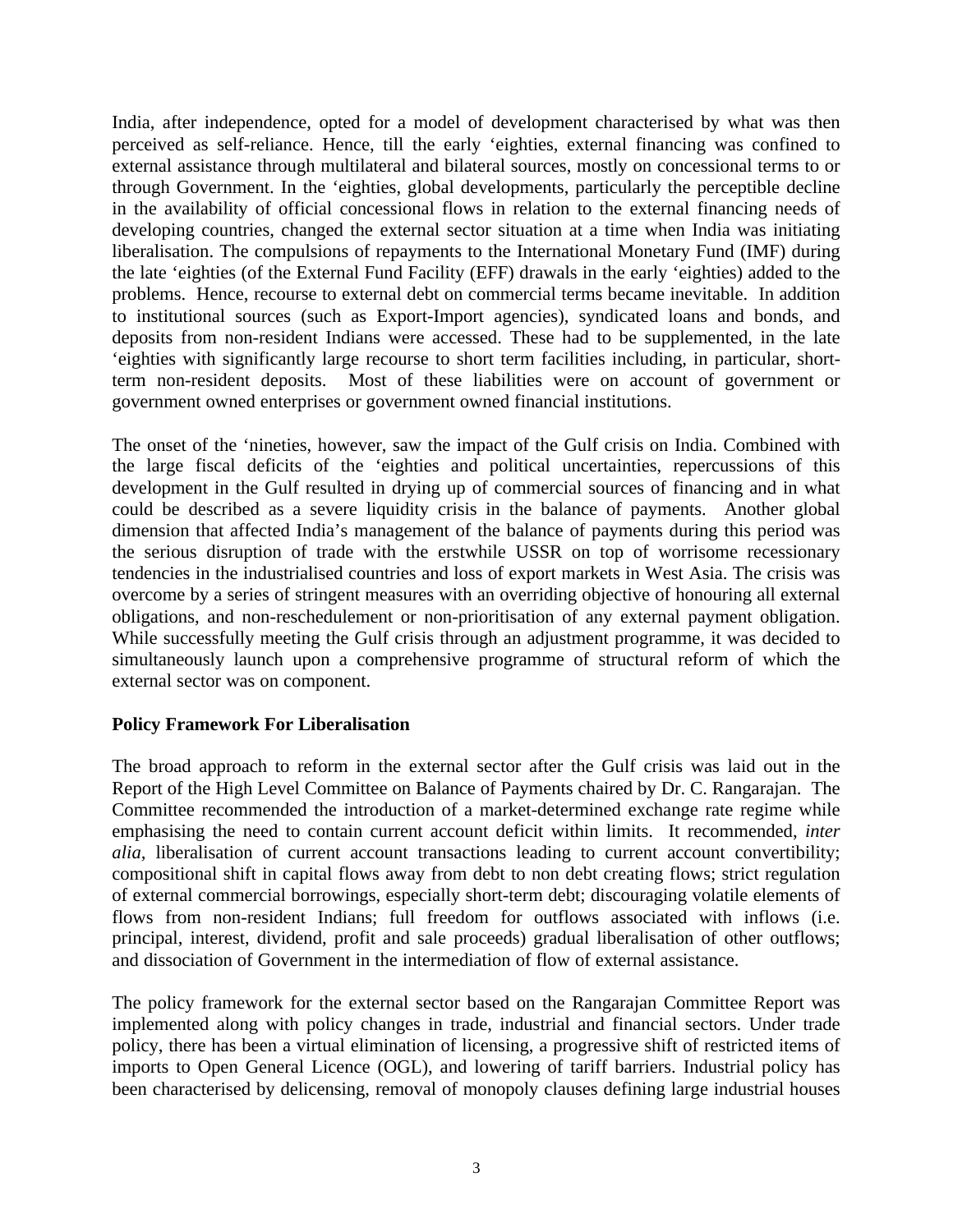and removal of most reservations for public sector enterprises. The reforms in the area of financial sector were guided by recommendations of the Narasimham Committee (1991) appointed by Government. Alongside the deregulation of the banking industry including entry for new private sector banks, the general thrust of monetary policy has been towards reduction in pre-emptions, greater recourse to open market operations, deregulation of interest rates and widening and deepening of financial markets. Simultaneously, measures have been undertaken to strengthen the institutional framework in banking, non-banking financial companies, financial institutions and stock markets through prudential norms, capital adequacy stipulations, improvements in payments and settlement mechanisms and strengthening of the supervisory framework. Institutional measures have also included recapitalisation of banks, improvements in debt recovery and most important, setting up of the Board for Financial Supervision and strengthening Bank's supervisory mechanisms. A second Narasimham Committee (1998) has given a road map for further reform of banking sector, and a number of recommendations on prudential norms have been implemented.

Fiscal adjustment has been undertaken and a very significant measure is that the system of automatic monetisation of the fiscal deficit has been replaced by a system of Ways and Means Advances. In the recent Budget, the intention to promulgate a Fiscal Responsibility Act has been announced. The Act is in advanced stages of drafting.

In brief, reform in the external sector was coordinated with reform in other related sectors and within the external sector reform, capital flows are managed keeping in view the needs of efficiency and stability. There was a fairly smooth movement from an administered exchange rate system to a market-determined exchange rate. Reserve Bank attempts to ensure that volatility and speculative elements are curbed through both direct and indirect measures.

#### **Process of Liberalisation and Framework of Controls**

The Report of the High Level Committee on Balance of Payments, while providing the basic framework for policy changes in external sector, encompassing exchange rate management and, current and capital account liberalisation also indicated the transition path. Accordingly, the Liberalised Exchange Rate Management System involving dual exchange rate system was instituted in March 1992, no doubt, in conjunction with other measures of liberalisation in the areas of trade, industry and foreign investment. The dual exchange rate system was essentially a transitional stage leading to the ultimate convergence of the dual rates made effective from March 1, 1993. This unification of exchange rates brought about the era of market determined exchange rate regime of rupee, based on demand and supply in the forex market. It also marks an important step in the progress towards current account convertibility, which was finally achieved in August 1994 by accepting Article VIII of the Articles of Agreement of the International Monetary Fund.

The appointment of a 14 member Expert Group on Foreign Exchange (Sodhani Committee) in November 1994 was a follow up step to the above measures, for the development of the foreign exchange market in India. The Group studied the market in great detail and in its Report of June, 1995 came up with far-reaching recommendations to develop, deepen and widen the forex market as also to introduce various products, ensure risk management and enable efficiency in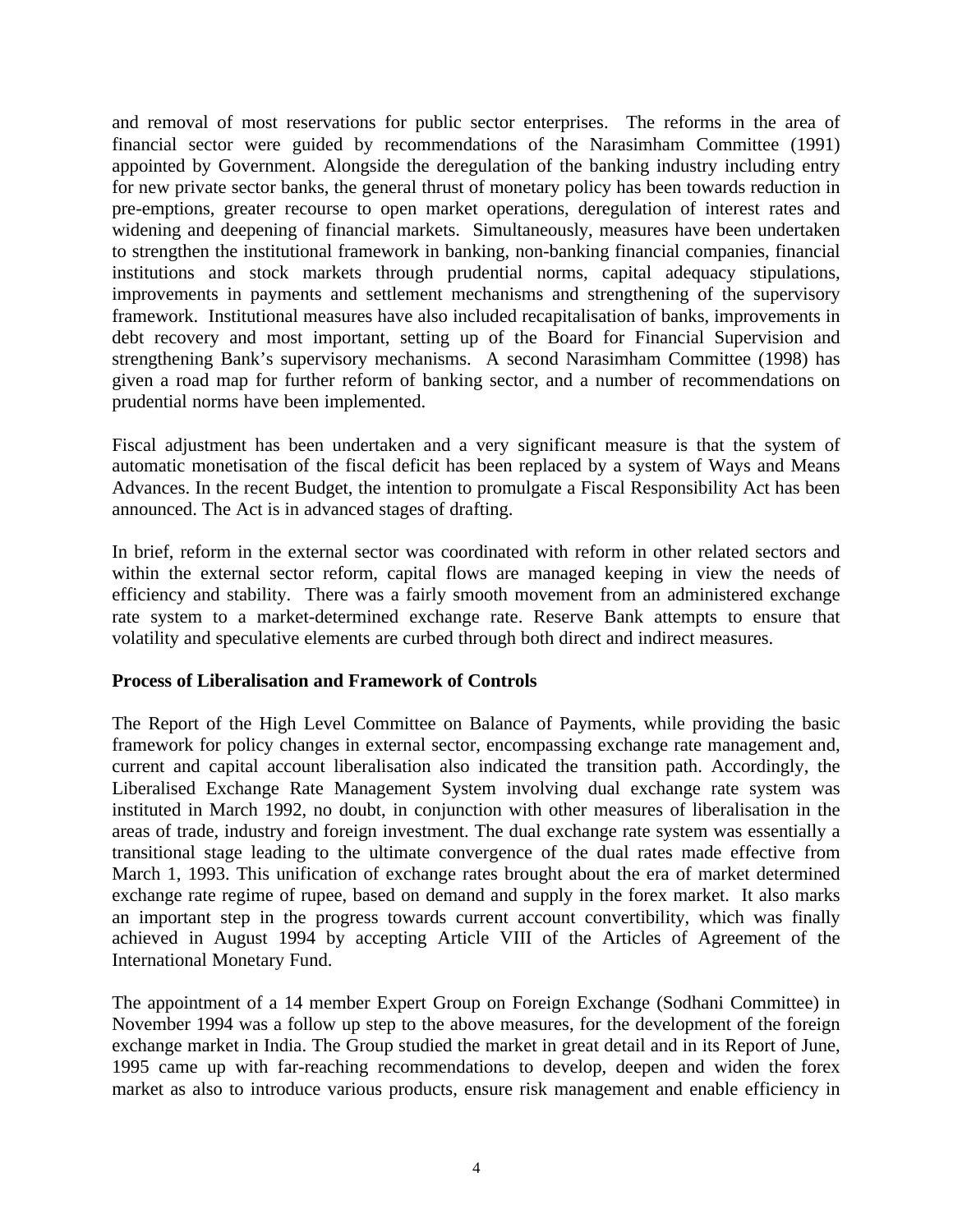the forex market by removing restrictions, introducing new products and tightening internal control and risk management systems. Many of the subsequent actions were based on this Report.

Tarapore Committee on Capital Account Convertibility, 1997, appointed by the Reserve Bank of India, had recommended a number of measures while inviting attention to several preconditions. Among the various liberalisation measures undertaken in the light of these recommendations are those relating to foreign direct investment, portfolio investment, investment in Joint Ventures/wholly owned subsidiaries abroad, project exports, opening of Indian corporate offices abroad, raising of Exchange Earners Foreign Currency (EEFC) entitlement to 50 per cent, forfaiting, allowing acceptance credit for exports, allowing FIIs to cover forward a part of their exposures in debt and equity market, etc.

The current framework of controls need to be analysed from different angles for capturing operational reality. First, there is a differentiation between current (convertible) and capital account (subject to some controls) transactions. Second, there is a distinction and asymmetrical treatment between inflows (less restricted) outflows associated with inflows (free) and other outflows (more restricted). Third, residents are treated differently (more restrictive) than nonresidents (less restrictive). Non-resident Indians have a well defined intermediate status between residents and non-residents. Fourth, there are also differences in treatment of individuals (highly restrictive), corporates (restrictive) and financial intermediaries such as Institutional Investors (less restrictive) and banks (more restrictive).

The instruments of controls are also varied and applied individually or in conjunction. Thus, some transactions are totally free, and some totally prohibited. The intermediate category ranges from prior approval on a case-by-case basis or an automatic basis. The application of automaticity of approvals or otherwise may be defined with reference to size of transactions, or purpose, or activity or parties concerned. The restrictions can also apply with reference to the financial instrument concerned. In some cases price-based (tax or reserve requirements) or administrative (interest rate ceilings) controls are used. The process of liberalisation is operationalised by the way the control framework is changed. Thus, movements from more restrictive to less restrictive take place from time to time based on both micro-experience and macro-policy environment. For example, in times of capital surges the pace of liberalisation of outflows is accelerated and vice-versa.

#### **Management of Capital Account : Procedures**

Based on the policy frame and the projected financing requirement for each year, management of the capital account is operationalised through procedures for external debt, non-debt flows and foreign currency outflows.

As regards inflows, it may be observed that the external debt on Government account is basically from bilateral and multilateral sources, with a long maturity. There are quantitative and several end-use restrictions of external commercial borrowings, and access is mainly to corporates and development financial institutions. There are severe quantitative restrictions on short-term borrowings also, excepting those strictly related to trade. Banks have access under prescribed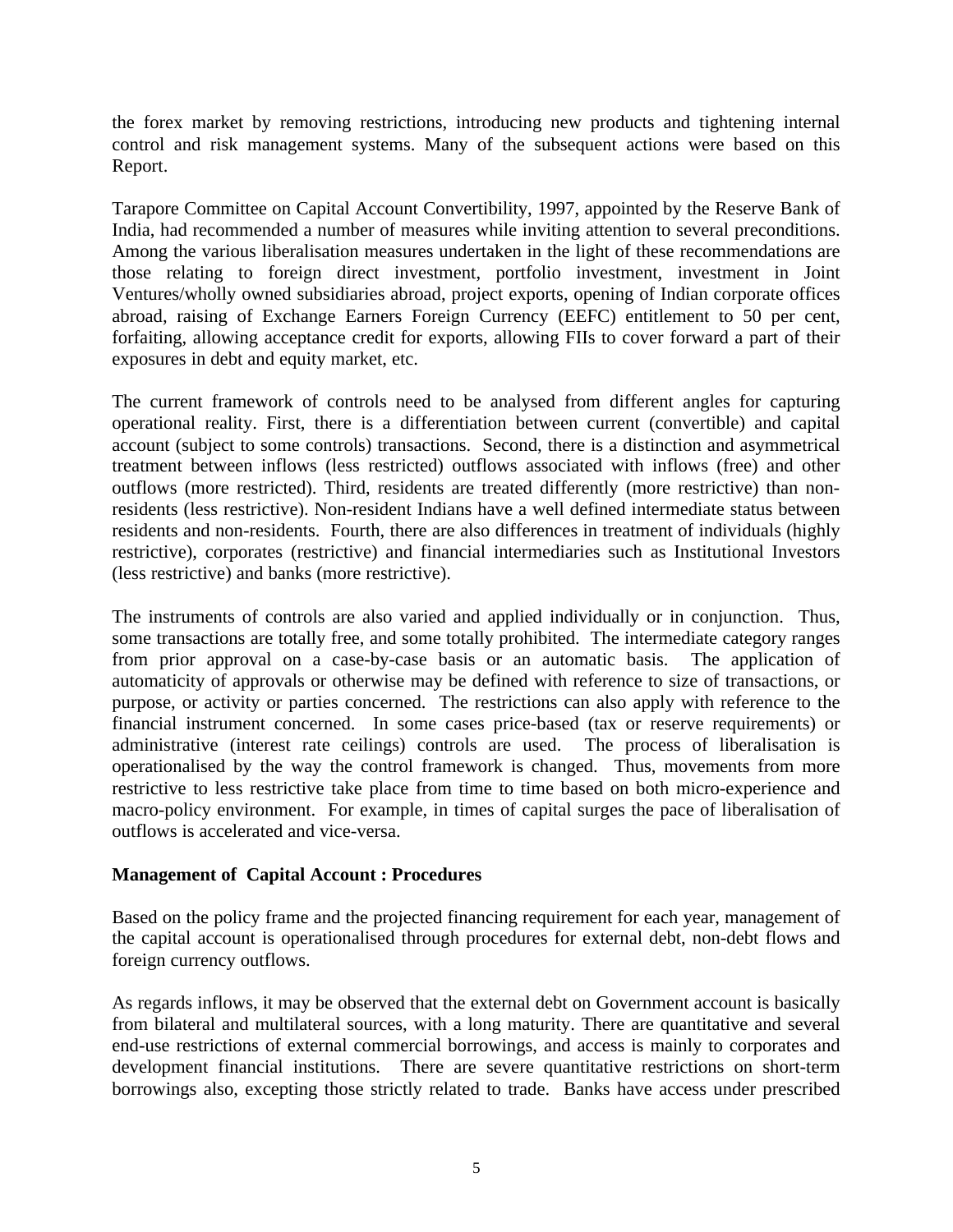quantitative ceilings. Deposits from non-resident Indians are accepted by banking system, and while non-repatriable ones are akin to domestic deposits, interest rates on repatriable ones are subject to ceilings. There is a more relaxed approach to Foreign Direct Investment, which contains two-routes, viz., a gradually expanding automatic approval route and a gradually diminishing case-by-case approval. There is a very short prohibited list. Portfolio investments are restricted to selected players mainly for approved institutional investors. The taxes on shortterm gains are higher than long-term gain. In addition, Indian companies are allowed to raise resources through Depository receipts subject to approval. There are no restrictions at all on outflows associated with permitted inflows. In respect of outflows, direct overseas investment is permitted through two routes, viz., a case-by-case approval, and automatic list generally restricted to export earners. Resident individuals are virtually prohibited from holding financial assets in foreign currency.

### **Managing Volatility in Capital Flows**

Between 1993 and now, even with a managed capital account, there were occasional bouts of inflows and outflows. In general, the short-term response to surges in inflows has taken a number of forms, viz., raising of reserve requirements, reviewing the pace of removal of restrictions on capital inflows, relaxation of end-use specifications, liberalisation of capital outflows, partial sterilisation through open market operations, and deepening the foreign exchange market by routing an increased volume of transactions through the market.

At times of pressure on outflows, the RBI has resorted to both monetary and administrative measures to contain the pressure, apart from market operations to even out lumpy demand. These measures were undertaken mainly to even out the temporary demand supply mismatches. For instance, in order to encourage the faster realisation of export proceeds and to prevent an acceleration of import payments, the interest rate surcharge on import finance was raised, interest on overdue export bills was imposed, the scheme of post-shipment export credit denominated in foreign currency was scrapped. Monetary measures included increase in the Bank rate and repo rates and tightening of liquidity by raising cash reserve ratio. In order to mitigate fluctuation in exchange rate on account of large payments, payments on account of oil imports have been directly met out of reserves.

An extraordinary situation arose in 1998-99 consequent upon imposition of sanctions and the issue of Resurgent India Bonds (RIBs) is an interesting example of management of capital account in such a situation. The RIBs were designed to compensate for the extraordinary events in 1998-99, which may have resulted in some shortfall in the normally expected level of capital inflows in relation to the current account deficit which would continue to be well within 2 per cent of GDP. Due to the sudden developments in 1998-99, a temporary disruption in capital flows, especially debt flows was anticipated. Instead of dipping into currency reserves, which may affect sentiment adversely, or cutting the current account deficit through drastic import cuts, which would affect real economic activity, the alternative was to enhance debt flows at the least possible cost. There was a need to offset the adverse negative market sentiment created in the international capital markets due to downgrading of India's sovereign rating to non-investment grade. This could be done by demonstrably raising debt resources at a cost lower than that any organised financial intermediary was prepared to provide in the context of the rating downgrade.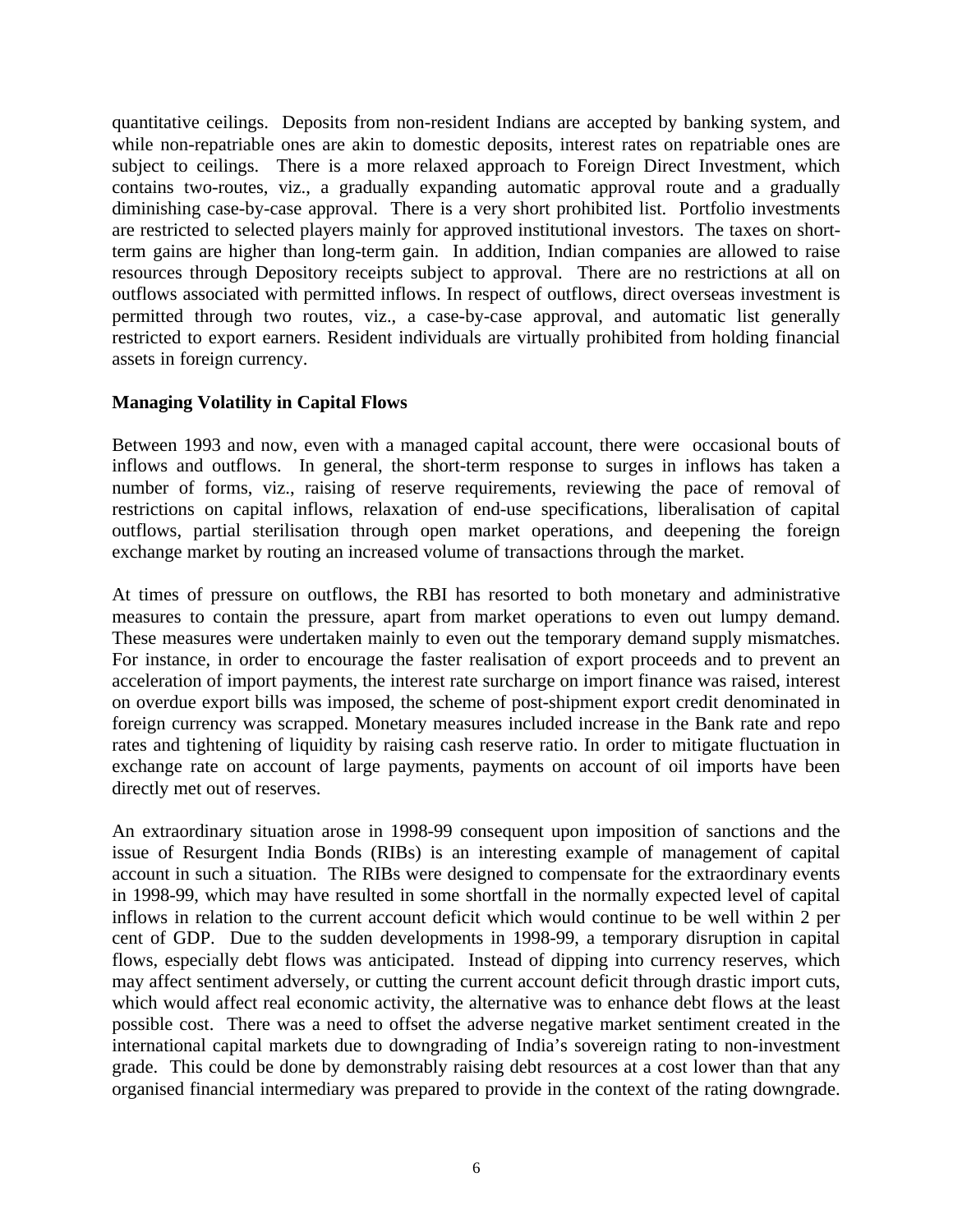Raising resources through sovereign borrowing was considered to be time consuming and in any case inadvisable as a maiden offering under adverse circumstances. At the same time, it was necessary to ensure that amounts so obtained were restricted quantitatively to meet essential needs as a replacement for normal debt flows by keeping an option for premature closure. Furthermore, it was necessary to ensure that the borrowing had appropriate medium-term maturity, say, five years. RIBs, which are essentially in the nature of foreign currency deposits on par with FCNR (B), were devised keeping in view these considerations. It was also necessary for RBI to ensure that these funds do not disrupt the money, forex or Government securities market. A total amount of \$ 4.23 billion has been mobilised at a moderate cost in a difficult international environment and in the face of recent downgrading of our credit rating.

#### **Link with Current Account and Dollarisation**

When India adopted current account convertibility in 1994, it was recognised, as emphasised by the Rangarajan Committee, that there could be capital outflows from residents in the guise of current account transactions. Hence, certain safeguards were built into the regulations relating to current account transactions.

First, the requirement of repatriation and surrender of export proceeds was continued. Exporters were however, allowed to retain a portion of their earnings in foreign currency accounts in India which could be used for approved purposes, thereby avoiding costs of conversion and reconversion.

Secondly, all authorised dealers were allowed to sell foreign exchange for underlying current account transactions, which could be readily identified and supported by some documentary evidence.

Thirdly, indicative value limits were given for different kinds of transactions so that the amounts sold were reasonable in relation to the purpose. For higher amounts, the banks had to approach the RBI. This operational framework for current account transactions strengthened the effectiveness of management of capital account.

On dollarisation, it was recognised that large scale dollar denominated assets within a country can disrupt the economy by creating potential for destabilising flows. No Dollar denominated transactions are generally allowed between residents. Exchange earners' foreign currency accounts can be used only for external payments and if such balances have to be used for local payments, they have to be converted into rupees.

The counterpart of dollarisation is internationalisation of domestic currency. For example, there are instances when a currency of a developing country could be officially traded outside the country without any underlying trade or investment transactions. When such currencies are held increasingly outside the country and there is multiplication of such holding, any expectation that there will be a fall in the currency due to fundamentals or contagion leads to widespread sell off which results in very sharp fall in the currencies especially when the local markets are not well developed. India does not permit rupee to be transacted offshore, i.e., Rupee is not allowed to be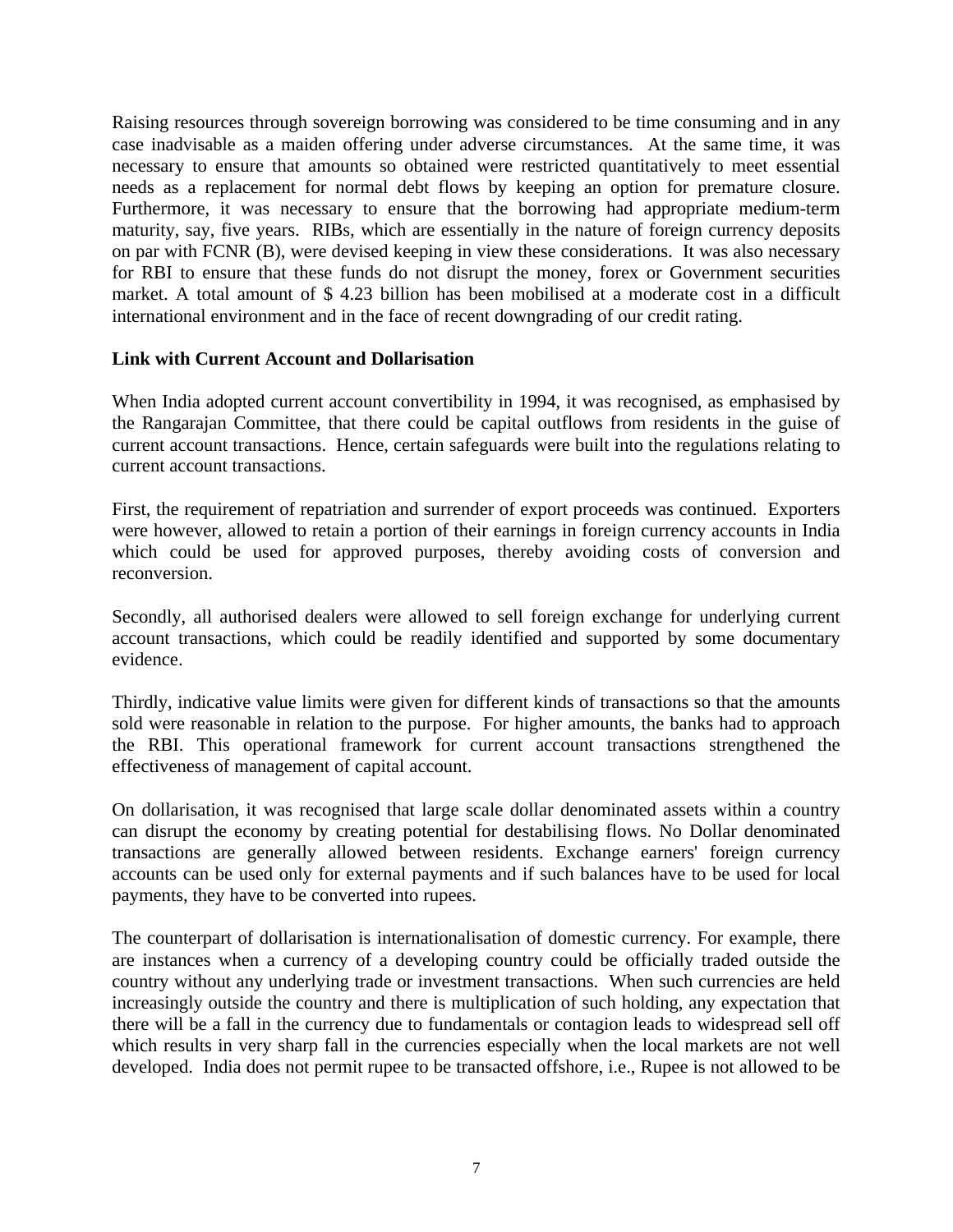officially used as international means of payment or store of value. Indian banks are not permitted to offer two way quotes to NRIs or non-resident banks.

A highly conservative approach is adopted with reference to dollarisation of domestic economy and internationalisation of domestic currency.

#### **Policy on Reserve Accumulation**

Reserves have been steadily built up by encouraging non-debt creating flows and de-emphasising debt creating flows. It is recognised that a level of reserves that satisfies the need for liquidity and offers insulation against unforeseen shocks is reasonable. Foreign exchange reserves are kept at a level, which is adequate to withstand both cyclical and unanticipated shocks. The liquidity needs are assessed over various time horizons viz. on a daily basis, on a weekly basis as well as on a monthly basis. The long run perspective on the liquidity is also under constant review by ensuring that the reserves are adequate enough not only in terms of conventional norms like import cover, but also in terms of debt servicing, stock of short term debt and portfolio investment.

The essence of reserve management being safety and liquidity and optimisation of returns, all investments made of reserves are of top quality and excellent liquidity. Liquidity risk is also mitigated to a large extent by keeping a good proportion of reserves invested in those assets/deposits, which are of top credit quality and convertible into cash at short notice. There is a rigorous system of internal rating of the institutions and instruments in which reserves are invested. The counterparties with whom deals are conducted are also subject to screening. These ratings are reviewed on an on-going basis. Also, since capital flows are closely monitored and contacting of debt itself is controlled, there is an in-built safeguard.

#### **Exchange Rate Management**

The exchange rate is determined by the market, i.e., forces of demand and supply. The objectives and purposes of exchange rate management are to ensure that economic fundamentals are reflected in the external value of the rupee as evidenced in the sustainable current account deficit. Subject to this general objective, the conduct of exchange rate policy is guided by three major purposes.

First, to reduce excess volatility in exchange rates, while ensuring that the movements are orderly and calibrated.

Second, to help maintain an adequate level of foreign exchange reserves.

Third, to help eliminate market constraints with a view to the development of a healthy foreign exchange market.

Basically, the policy is aimed at preventing of destabilising speculation in the market while facilitating foreign exchange transactions at market rates for all permissible purposes.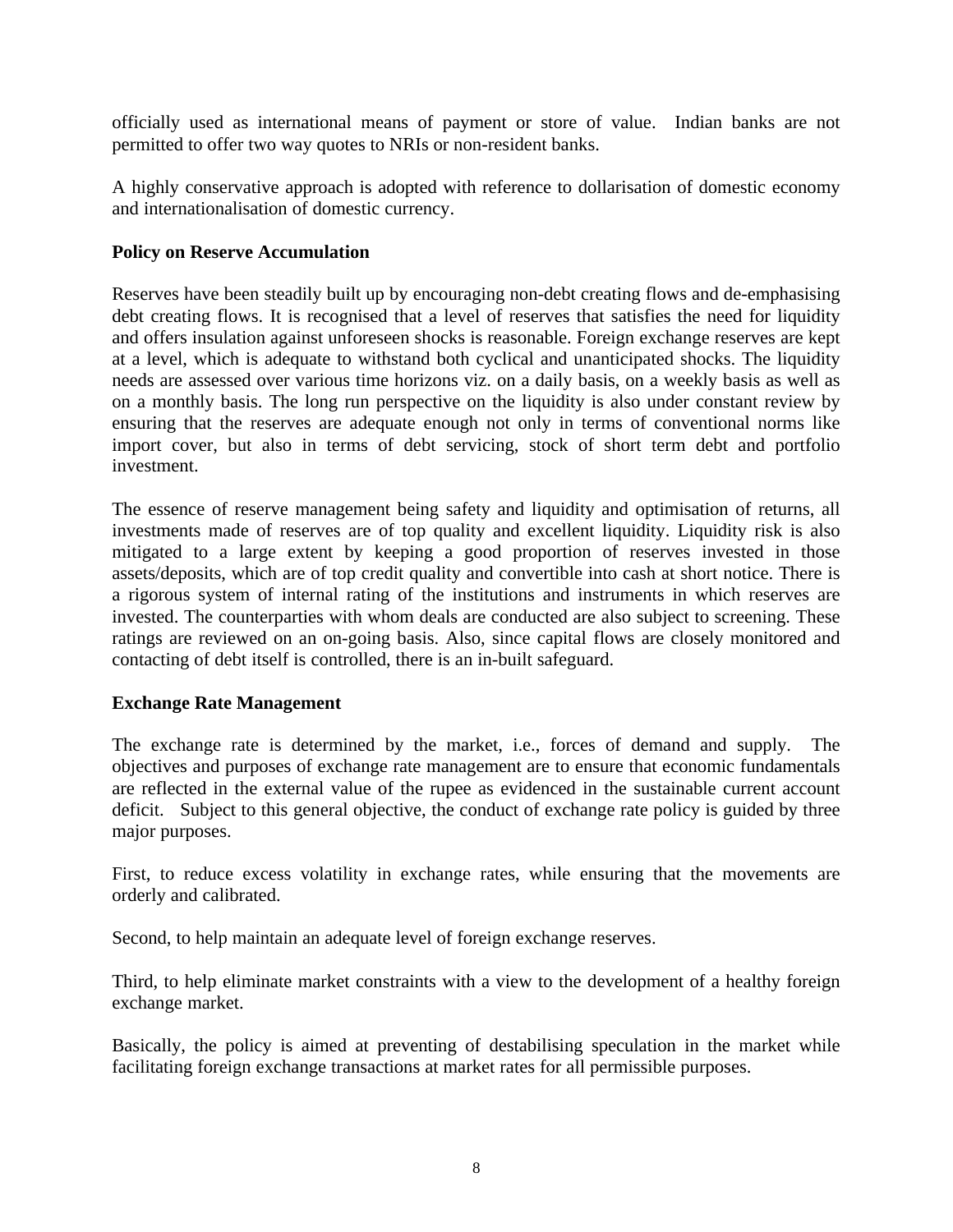Reserve Bank of India makes sales and purchases of foreign currency in the forex market, basically to even out lumpy demand or supply in the thin forex market; large lumpiness in demand is mainly on account of oil imports and external debt servicing on Government account. Such sales and purchases are not governed by a predetermined target or band around the exchange rate.

### **Monitoring**

The RBI closely monitors the foreign currency mismatch and open foreign currency and gold positions of banks. The foreign currency/gold maturity mismatch limits and open foreign currency positions are vetted by RBI. The open foreign currency position is applicable for all currencies put together using shorthand method, i.e. the higher of the total short or long positions. No limits have been placed for individual currencies. While vetting these limits, RBI ensures that these have a reasonable relation not exceeding an internally laid down limit to Tier I capital funds of the bank.

Besides vetting limits on open foreign currency and gold positions and maturity mismatches, RBI had prescribed capital requirements for market risk on open foreign currency positions. Banks are required to add the open position limit to total risk weighted assets and maintain the required capital adequacy ratio.

#### **Dissemination of Data**

India is one of the earliest subscribers to the SDDS of the International Monetary Fund. In this section the focus is on state of transparency in regard to the external sector statistics. The RBI publishes detailed data on external sector in its Annual Report and the Report on Currency and Finance, annually.

The Balance of Payments data is published in the monthly bulletin on a quarterly basis with a three-month lag.

The Weekly Statistical Supplement to the RBI Bulletin contains data on monetary and financial aspects as well as the external sector. In the external sector, the daily exchange rates, spot and forwards and the weekly forex reserves position are given.

The total external debt of India is compiled and published by the Ministry of Finance and the RBI at different frequencies. The Ministry of Finance publishes data annually in the form of "Status Report" and in the Economic Survey, which are public documents. These Reports provide information on multilateral, bilateral and commercial debt and identifies Government debt separately. The data includes debt for defence purposes, rupee-denominated debt and NRI deposits. Sources of data are reporting by Government, corporates concerned and banks, compiled by Ministry of Finance and the Reserve Bank of India (RBI). Since all external borrowings need approvals, the quality of data is reasonably sound. Currently, the data is reported on original maturity basis.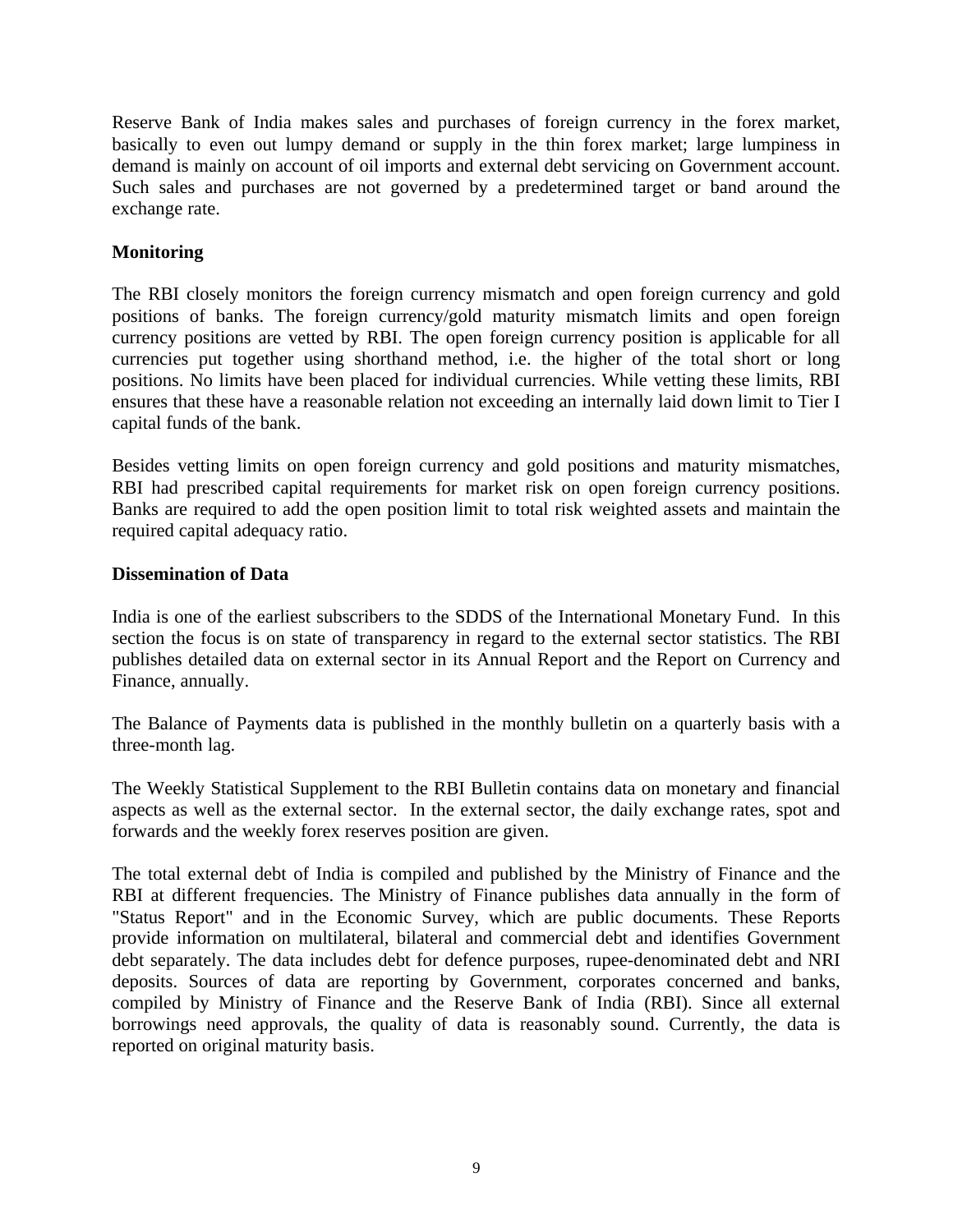The data on foreign investments, both direct and portfolio, as well as data on outstanding balances under various non-resident deposit schemes are published on a monthly basis in the RBI Bulletin. This is in addition to trade data. The Reserve Bank of India disseminates data on forex reserves on a weekly frequency with a lag of one week. Data is given separately with regard to foreign currency assets and SDR and gold holdings. Information on sale and purchase of foreign currency by RBI as also information on forward liabilities of the central bank are disseminated to the public on a monthly basis, with a lag of one month. The dissemination of data on forex reserves is through the Weekly Statistical Supplement and the monthly RBI Bulletin, which are also available on the RBI website.

The RBI also publishes the 5-country and 36-country NEER and REER on a monthly basis with a lag of one month.

Recently, the Government of India has set up a National Statistical commission to examine the deficiencies of the present statistical system in the country with a view to recommending measures for a systematic revamping of the system. One of the subgroups is looking into financial and external sector statistics. The subgroup has already identified aspects of external sector data that require further refinements, and initiated follow-up action to bridge the data gaps.

# **Legal Framework**

The Foreign Exchange Regulation Act (FERA) by Foreign Exchange Management Act (FEMA) with effect from the beginning of this month, i.e., June 2000. The philosophy of foreign exchange management has shifted from that of conservation of foreign exchange to one of facilitating trade and payments as well as developing financial markets. This definitive shift in the objectives of foreign exchange management will automatically get reflected in the operations of the Reserve Bank. There is a clear distinction between the current and capital account. Under the new system, all current account payments except those notified by the Government are eligible for appropriate foreign currency in respect of genuine transactions from the Authorised Dealers without any restrictions. The surrender requirements in respect of exports of goods and services continue to operate. The Reserve Bank however, would have the necessary regulatory jurisdiction over capital account transactions. To this extent, further action in regard to capital account liberalisation appears to have been put by Government squarely in the court of the Reserve Bank of India.

It must be noted that the new legal framework keeps the option of reimposing controls, capital or current account if it becomes necessary. Thus, the Central Government is vested with the power to suspend and revoke any permission granted if the Government is satisfied that circumstances warrant such actions, in public interest.

#### **Capital Account Convertibility - Further Steps**

The committee on Capital Account Convertibility (CAC), with Dr.S.S.Tarapore as Chairman, which submitted its Report in May 1997, observed that although there were benefits of a more open capital account, international experience showed that a more open capital account could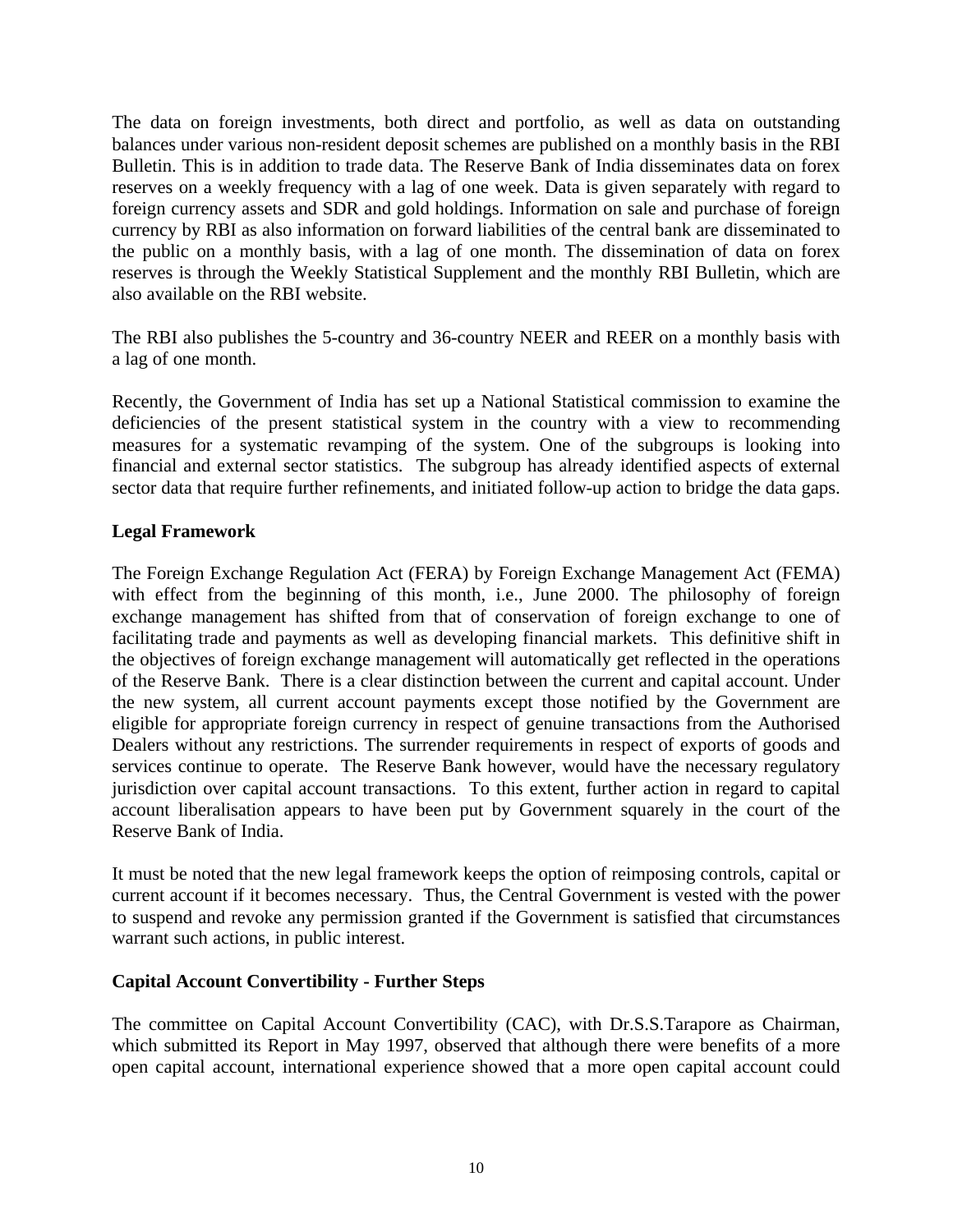also impose tremendous pressures on the financial system. Hence, the committee indicated certain signposts or preconditions for capital account convertibility in India.

The three crucial preconditions were fiscal consolidation, a mandated inflation target and above all, strengthening of the financial system. The committee recommended a reduction in Gross Fiscal Deficit / Gross Domestic Product ratio from 4.5 per cent to 3.5 per cent in 1999-2000 and a mandated rate of inflation for the period 1997-98 to 1999-2000 at an average of 3 to 5 per cent. In the financial sector, the time frame for signposts that were recommended was in terms of cash reserve ratio (CRR) and non-performing assets (NPAs). The recommendations were to reduce gross NPAs of banks as a percentage of total advances from 13.7 per cent in 1996-97 to 9 per cent by 1998-99 and to 5 per cent by 1999-2000, and the average effective CRR from 9.3 as of April 1997 to 3 per cent by 1999-2000.

The process of convertibility on the capital account has been gradual and as the experience shows there is a hierarchy to it. There is a differentiation between inflows and outflows and within this between corporates, individuals and banks. Currently, the priority is to liberalise inflows, and in particular on corporate account. The recent freedom given to corporates to raise funds through ADRs/GDRs is a signal to this effect. All outflows associated with inflows are totally free. With regard to liberalisation of outflows the hierarchy is corporates, financial intermediaries and individuals, although Tarapore Committee preferred liberalisation of flows on individual account earlier in the hierarchy. It would, therefore, be reasonable to expect some liberalisation on outflows with regard to corporates in the near term, and in regard to banks and other financial intermediaries after some progress in financial sector reforms.

On the path towards capital account convertibility, there is now a lot more stronger public opinion and the issue is more of a technical judgement on sequencing rather than whether to open up or not. Between the preconditions and the time frame for CAC recommended by the committee, it is clear that the achievement of preconditions has emerged, as perhaps intended, the more important criterion for liberalizing the capital account, while the timetable itself has lesser significance. Thus, the pace of liberalisation of capital account would now depend on domestic factors, especially the progress in financial sector reform and the evolving international financial architecture.

#### **Some Generalisations**

The introductory part of the paper dealt with the importance of country context and hence, any inferences based on the country experience described should be either totally eschewed or viewed with great circumspection. With this cautionary note, some broad generalisations are attempted here. The generalisations are somewhat narrowly focussed on the external sector and not the broader macro-policy issues such as implications for monetary management and exchange rate policy.

First, the current account deficit represents the use of external resources in a country. Capital inflows to finance such deficits are welcome for their role in financing investment, and thereby sustaining long-term development. At the same time, it should be apparent that a large current account deficit implies correspondingly a large dependence on such capital inflows. The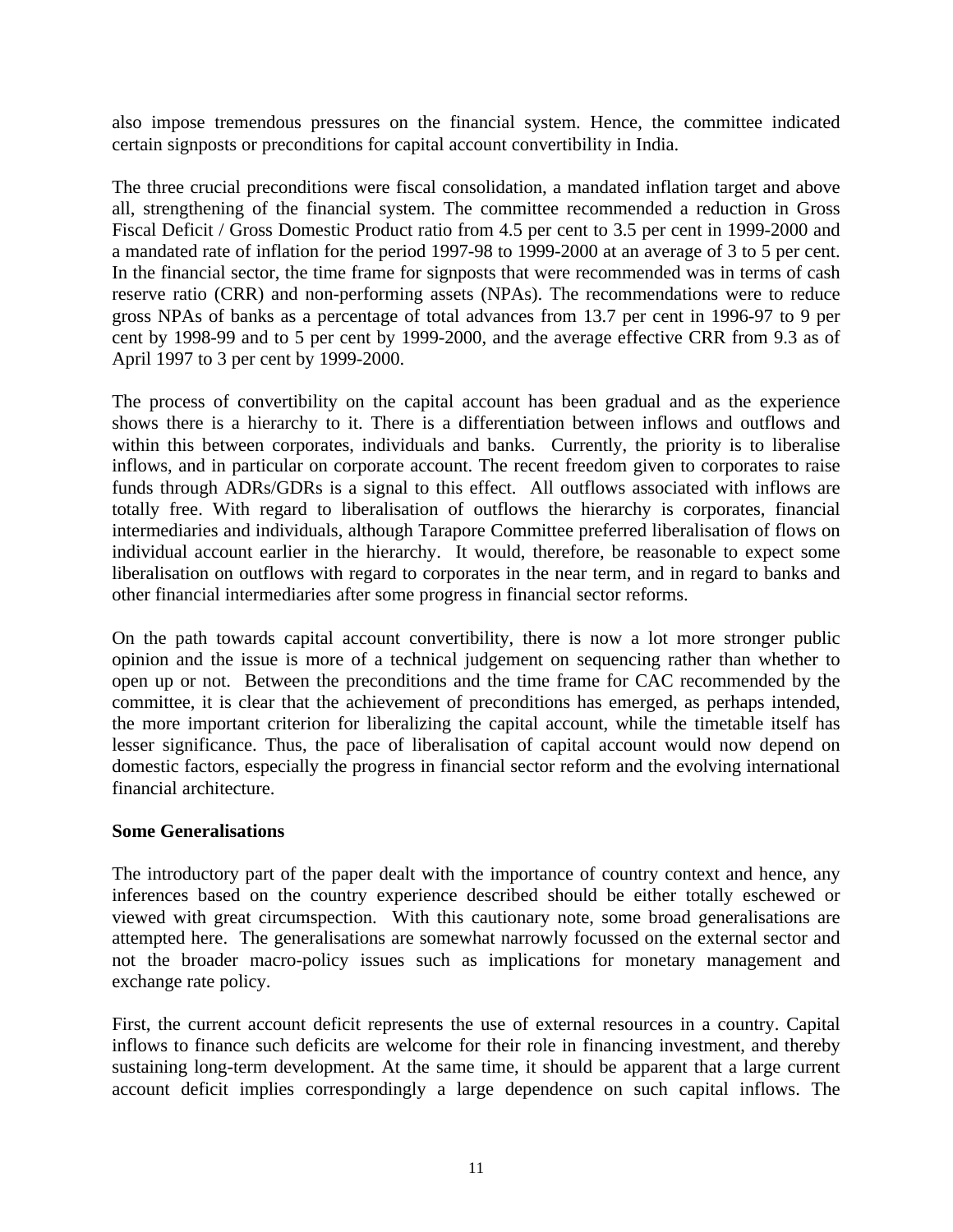developing countries are vulnerable in many spheres and hence such large dependence has a potential for destability. The issue is not whether there are inflows or outflows at a point of time, since a fall in inflows is enough to cause a crisis when there is large dependence. It is precisely with this view that India resisted the urge to allow current account deficit to exceed around 2 per cent of GDP in India. No doubt, the level of normal capital flows or sustainable current account deficit is contextual – to the country concerned, level of development, extent of external sector and even geo-political considerations. Briefly stated, for developing countries, non-volatile flows are ensured only if current account deficit is sustainable and policy makers need to constantly review the sustainability.

Second, there is a trade-off in the short run between financial stability and efficiency which all policy makers are aware of. More the prudential regulations, greater is the cost of intermediation, though in the long-term it is the stability that imparts efficiency. In search of higher efficiency gains in one stage of development, a country may accept the risk of greater volatility. But, the trade-off has to be viewed in a contextual sense in relation to both domestic policy stance and the international environment. There is an impression that in the light of the Asian experience, policy choice should in future tilt totally in favour of stability at the cost of efficiency. While the crisis has drawn attention to the risks, and inadequacies in international financial systems, there is a greater global awareness of the issues now. In other words, the relative weights to efficiency and stability needs to be constantly reviewed with reference to both domestic and international developments.

Third, in the context of normal flows, one way of giving a greater weight to stability would be emphasising longer term flows. The issue would of course be how to distinguish between longterm and short-term. It is necessary to recognise the existence of a hierarchy, however, difficult to achieve. From a purist's point of view, an efficient system of financial intermediation would require easy movements and transmission mechanisms. But, the cross border flows, with all the globalisation, are not subject to the same logic as domestic flows. True, the presumed differences between portfolio flows and FDI flows can be overdone as FDI flows can also be volatile. Longer maturity external liabilities may seem less vulnerable to volatility than short maturity ones but if there are active secondary markets, long maturities may be highly liquid. Similarly, there are also different points of view regarding the risks involved in debt and equity. Foreign owners of equity can choose to exit although a falling market or depreciating currency should provide a disincentive, but not if there is herding. Yet experience has shown that FDI has a tendency to be less volatile, because the original motivations for inflow is both financial and non-financial. Further, there is also a gestation period, i.e., project completion, which is built into the profit projection and thus imparting stability. Hence, there is merit in giving greater weight to FDI than portfolio in deciding what is relatively long-term.

Fourth, the treatment of trade related flows for defining short-term debt assumes importance. It is important to distinguish between trade credit, which provides a rather stable source of financing even though each individual loan has a short maturity and other types of short-term borrowing. It is also essential to capture the leads and lags in trade related payments that affect the level of short-term debt.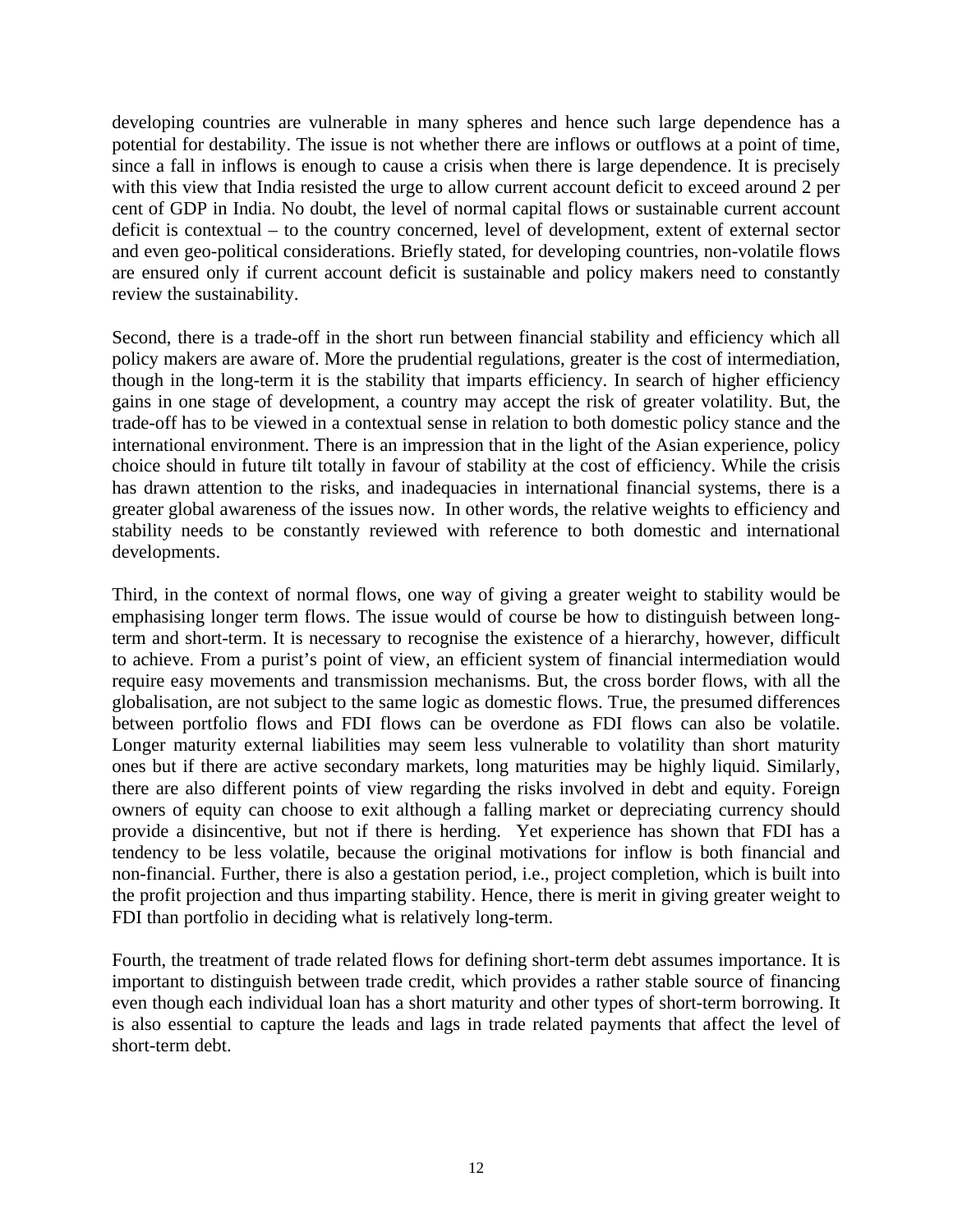Fifth, while the size and maturity structure of debt are important, bunching of repayments is critical. In this context, the impression that all long-term debt is a panacea may not be totally correct. The approach should not be merely to contain certain debt under all circumstances, but to moderate the size and changes in debt flows. Keeping the external debt within limits has a role in avoidance of financial crisis, but bunching of repayments has a potential to create liquidity problems.

Sixth, it would do well for authorities to continuously monitor the level of private sector debt and the positions that are taken by them. Since large transactions have the potential to disrupt the market, it is better to keep a tab on such transactions. Financial institutions have to be sensitised for monitoring unhedged positions of corporates.

Seventh, there is need to be careful on dollarisation of the economy. It is now recognised that large scale dollar denominated assets within a country can disrupt the economy by creating a potential for destabilisation.

Eighth, the discipline of releasing timely data, compels the authorities to be lot more accountable and markets to be less prone to surprises. The data dissemination should be regular, relevant, timely and authentic though such transparency does not eliminate the risk of wrong inferences by market participants.

Ninth, skills of market participants as well as regulators have to be continuously upgraded in order to keep pace with developments in technology and innovations in market if both policy changes and responses are to be effective. There is in some senses a big dilemma here. Controls are imposed because markets are imperfect and participants' skills are inadequate; but markets do not get less imperfect and participants' skills do not improve as long as controls exist. The interactive process is critical here.

Tenth, the nature of relationship between different financial markets is important. It is now recognised that capital account liberalisation should not be undertaken without a strong financial sector since the strength of the financial sector has systemic implications. It is not appropriate to assume that since markets are developed they are integrated fully. There can be varying patterns of integration. Thus, opening of capital account should take into account specific country circumstances while establishing strong legal, regulatory and institutional framework. An added dimension, of course is the developing international financial architecture. Thus, the pace and sequencing have to be determined by both domestic and international developments.

Eleventh, whether the liberalisation of capital account should totally foreclose the option of imposing controls? It is perhaps wise for many developing countries to have the legal framework for reimposing controls in times necessity and keep the policy option open both for prudential and *ad hoc* controls. Such options for domestic actions are warranted as long as international financial system imposes unequal burdens between domestic economy and market participants in the event of volatility.

Finally, and an issue that is often raised relates to the speed with which a country should open up. As would be evident from the description in the paper, the issue of liberalisation of capital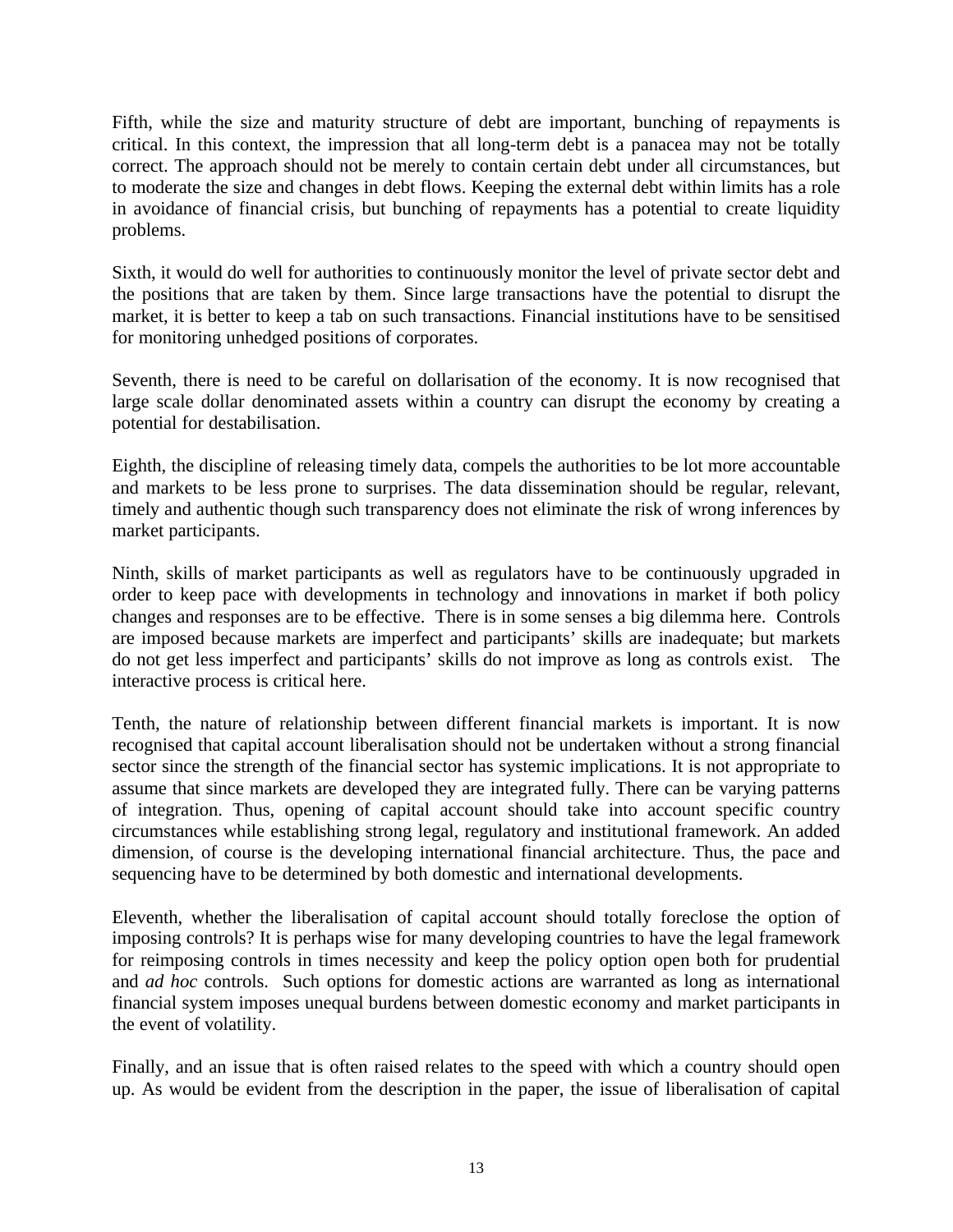account cannot be approached in isolation. The degree of sustainable openness, in some ways, depends on productivity and prospects for improvements in productivity in the real sector. Even more important, it would depend on the size and structure of domestic economy, the political economy of the country concerned and the assurances of stability and support when needed, from international financial system. As of now, the burden of crises arising out of capital account appears to be predominantly on the residents. In sum, capital account liberalisation has both a national and international context - a truism indeed.

• Presentation by Dr. Y.V. Reddy, Deputy Governor, Reserve Bank of India at the Seminar on Capital Account Liberalisation: The Developing Country Perspective, at Overseas Development Institute, London, on June 21, 2000.